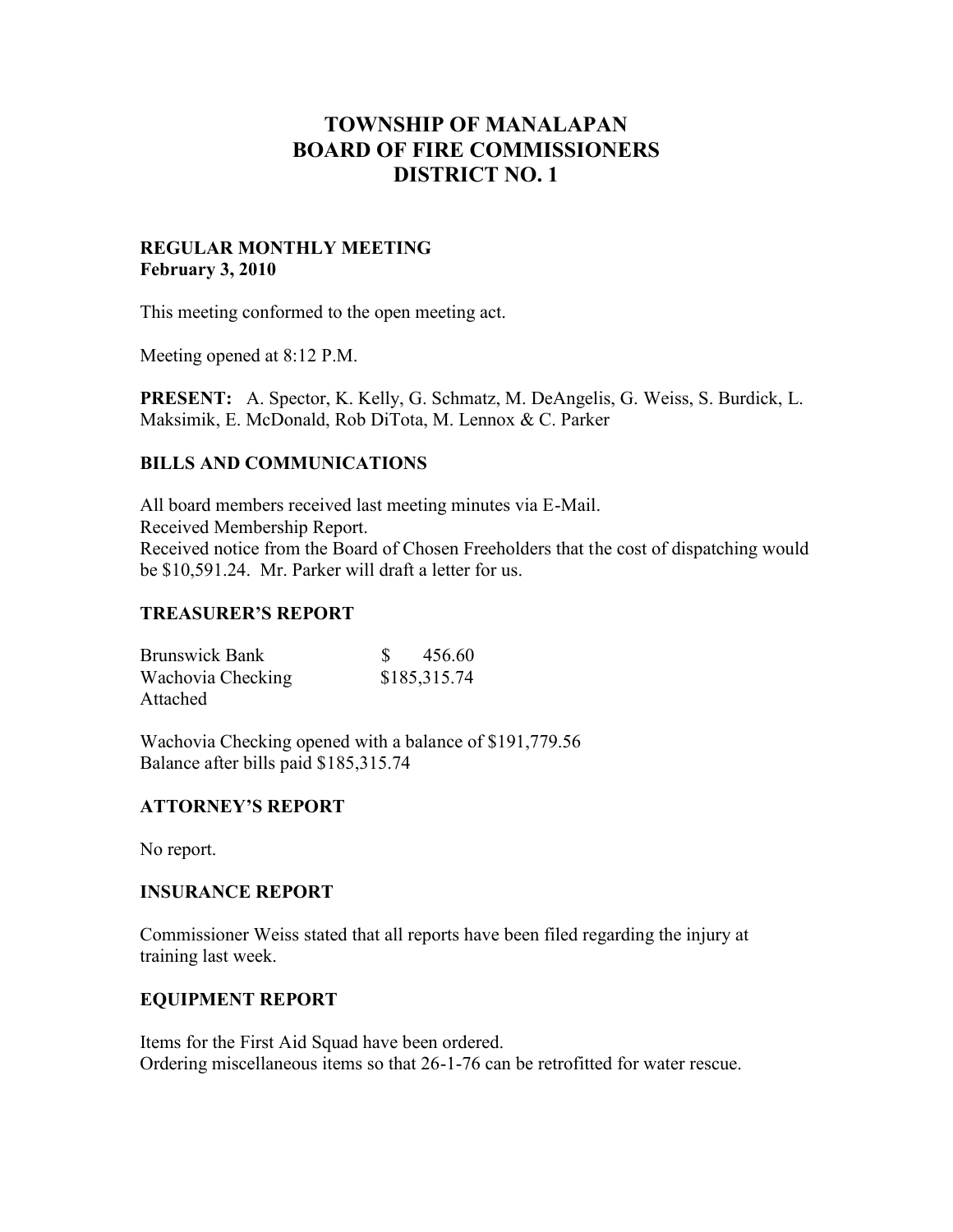## **RADIO REPORT**

Lee gave Commissioner Spector a box of old pagers to take to storage. MidState will be coming out to install all the extra portables. Commissioner Weiss stated that RSI Radio/FireCom removed wireless headsets for 26-1- 77.

## **CHIEF'S REPORT**

No report.

## **TRUCK REPORT**

26-1-90 – gauge repaired 26-1-77 – fuel leak repaired 26-1-91 – has a fuel leak – will be out here tomorrow to be repaired.

## **ASSOCIATION REPORT**

Open House has been scheduled for October  $9<sup>th</sup>$  from 11 to 4. Having problems with Iamresponding. The Commissioners were asked to purchase the plaques for the installation dinner at a cost of about \$850.

## **TRUSTEES' REPORT**

Everything is good.

## **OLD BUSINESS**

See attached.

## **NEW BUSINESS**

Commissioner DeAngelis made a motion to pay all vouchers; this was seconded by Commissioner Kelly. All voted aye.

Commissioner Kelly made a motion not to exceed \$1,000 to purchase the plaques for the installation dinner; this was seconded by Commissioner Spector. All voted aye.

Commissioner Kelly made a motion not to exceed \$3,000 to rent the Bullex Trailer for the Open House in October; this was seconded by Commissioner DeAngelis. All voted aye.

Commissioner Schmatz discussed the RIT class that was attended by 10 members. Would like to have another 12 members attend the class.